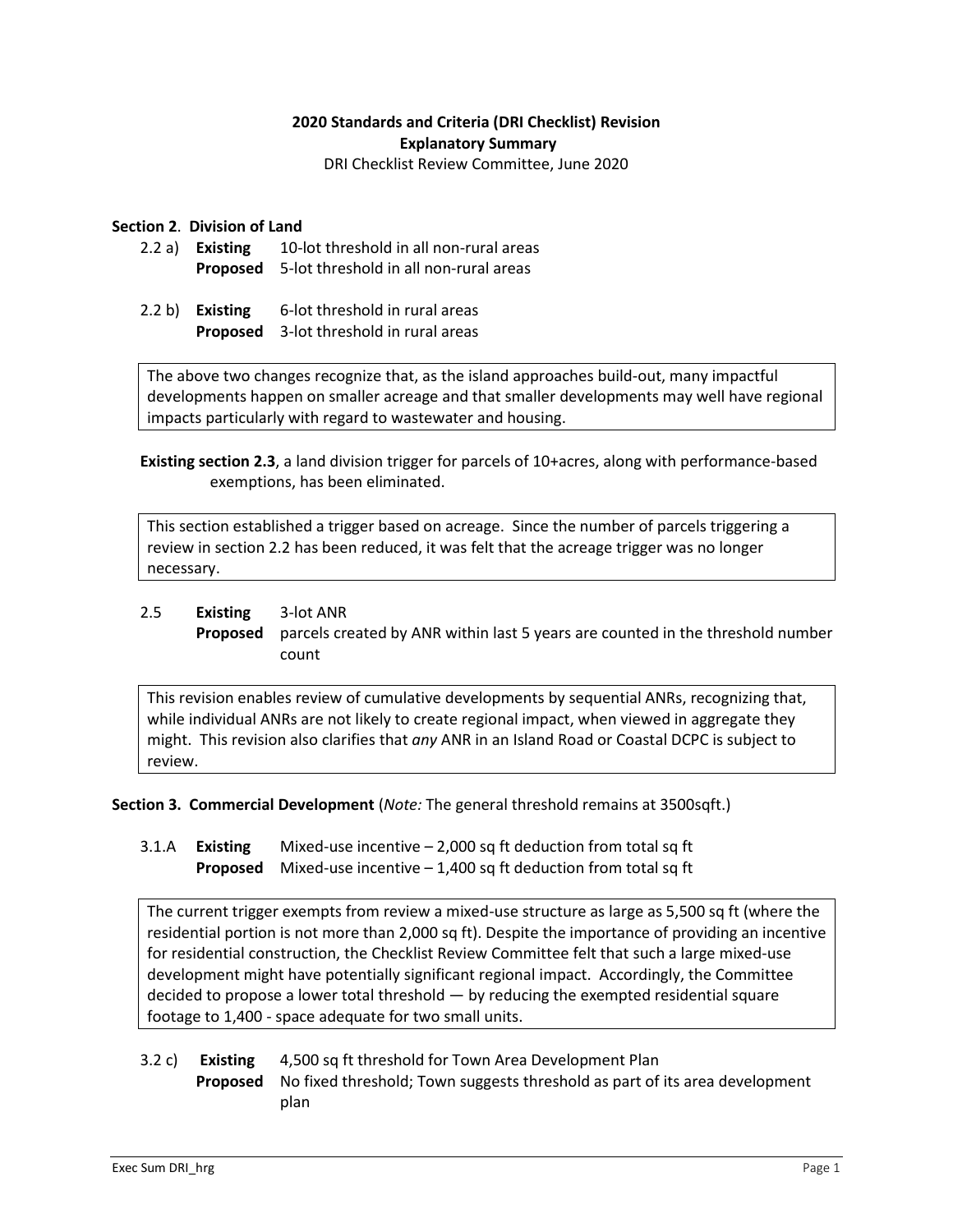The Checklist Committee felt that if a Town were to develop an area plan, the plan should define the threshold for DRI review.

#### 3.3 d) **Existing** 50-seat threshold for restaurants in a B-1 district **Proposed** 80-seat threshold for restaurants in a district zoned business or commercial

The Checklist Review Committee felt that Town regulation is adequate to support a higher threshold. In addition, the reference to a B-1 district has been changed to a "business or commercial zoned district" to ensure consistency Island-wide.

# 3.3 e) **Existing** any restaurant outside of a B-1 district **Proposed** 50-seat threshold outside a district zoned business or commercial

This revision would only require review of restaurants with 50 or more seats. The Checklist Review Committee felt that a food establishment with fewer than 50 seats is not likely to have a significant regional impact. As above, the reference to a B-1 district has been changed to a "business or commercial zoned district" to ensure consistency Island-wide.

# **Section 4. Residential Development**

- 4.1 **Existing** development of 10 or more units
	- **Proposed** development of 5 or more units; 10 unit threshold continues to apply **IF** all units are deed restricted for Affordable and Community housing and they meet the MVC water quality policy

The Checklist Review Committee felt that market rate housing developments may present regional impacts (including wastewater and housing) and that a lower trigger point would enable the MVC to require mitigation where appropriate. However, the Committee recommends retaining the existing threshold for Affordable and Community housing.

# 4.2 **Large Residential Structures** *This is a placeholder for a future trigger for large residential buildings*

Having the view that there may be significant impacts from large residential structures, the Committee considered how to incorporate an appropriate 'large house' trigger. Final consideration of such a trigger, however, has been postponed and this section heading is a placeholder until all details, including an administrative process to facilitate determination as to which structures require review, are fully considered.

#### **Section 6. Institutional Development**

6.2 **Existing** Municipal building that "will serve" more than one town. Mandatory review **Proposed** Municipal building that is "designed primarily to serve" more than one town, with a note that buildings with only incidental use by residents of more than one town will not trigger review. Concurrence review

The changes are intended to clarify that incidental-only use by other Island residents will not trigger review. The change from Mandatory to Concurrence is in recognition that many municipal facilities will not necessarily have regional impact.